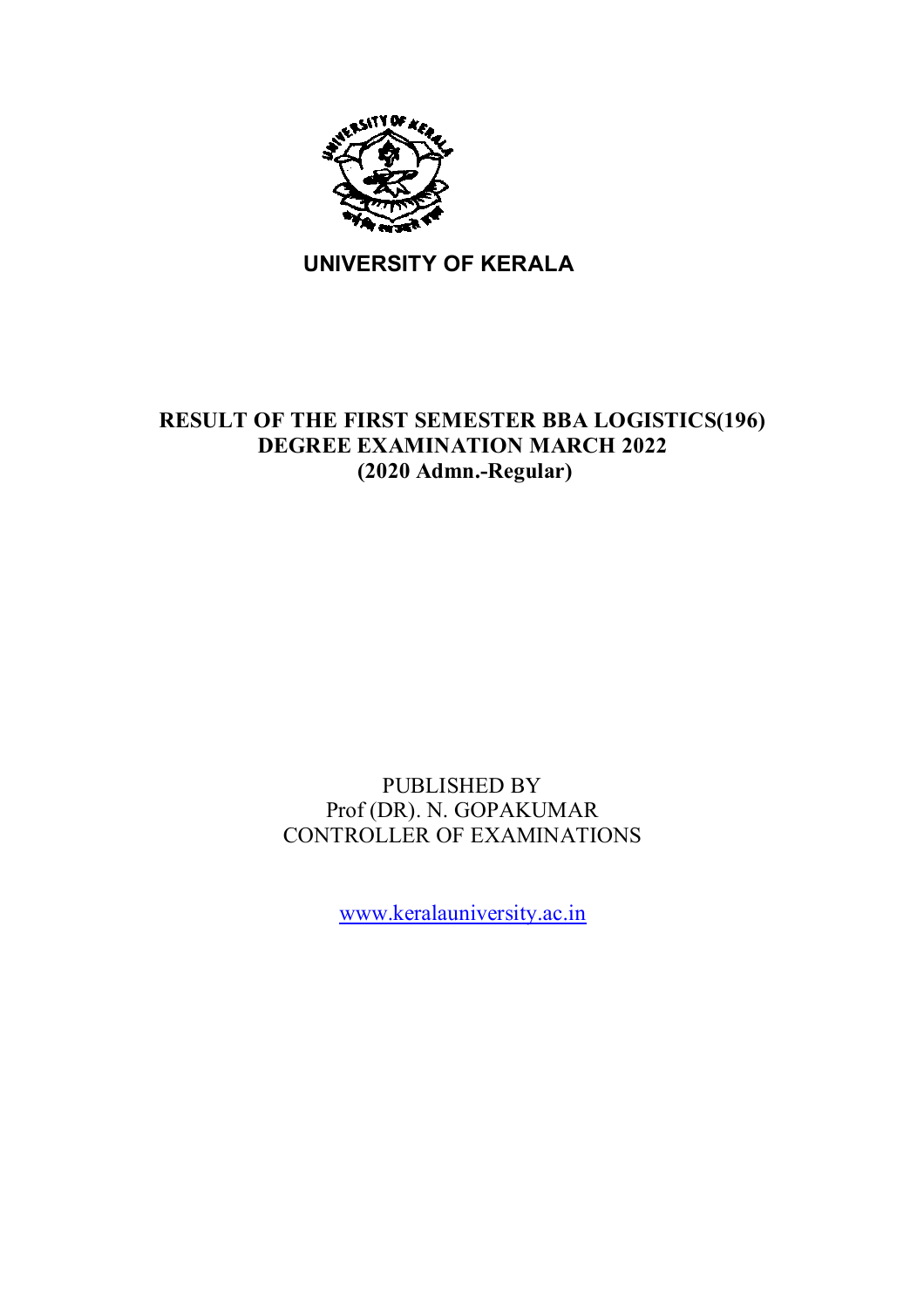

# **UNIVERSITY OF KERALA**

## **No.ESI/2022 Thiruvananthapuram Dated: 20/06/2022**

## **SYNDICATE- IN- CIRCULATION**

**The results of the Career Related First Degree Programme under CBCSS Group 2(b) FIRST SEMESTER BBA LOGISTICS (196) (2020 ADMISSION REGULAR ) Degree Examination-March 2022 as declared by the respective Board of Examiners are given below.**

| <b>Name of the Examination</b>                                                                                  | <b>Total Registered</b> | Total<br>Appeared | <b>Total Passed</b> | Pass<br>Percent |
|-----------------------------------------------------------------------------------------------------------------|-------------------------|-------------------|---------------------|-----------------|
| <b>First Semester BBA LOGISTICS</b><br>$(196) (2020$ ADMN Regular)<br><b>Degree Examination</b> , March<br>2022 | 71                      | 71                | 33                  | 46.48           |

The results may be approved. It is proposed to publish the results on 20.06.2022

Sd/-

## **CONTROLLER OF EXAMINATIONS**

To,

- 1. E.J.III,
- 2. E.J.IX
- 3. PRO
- 4. Enquiry
- 5. Computer Centre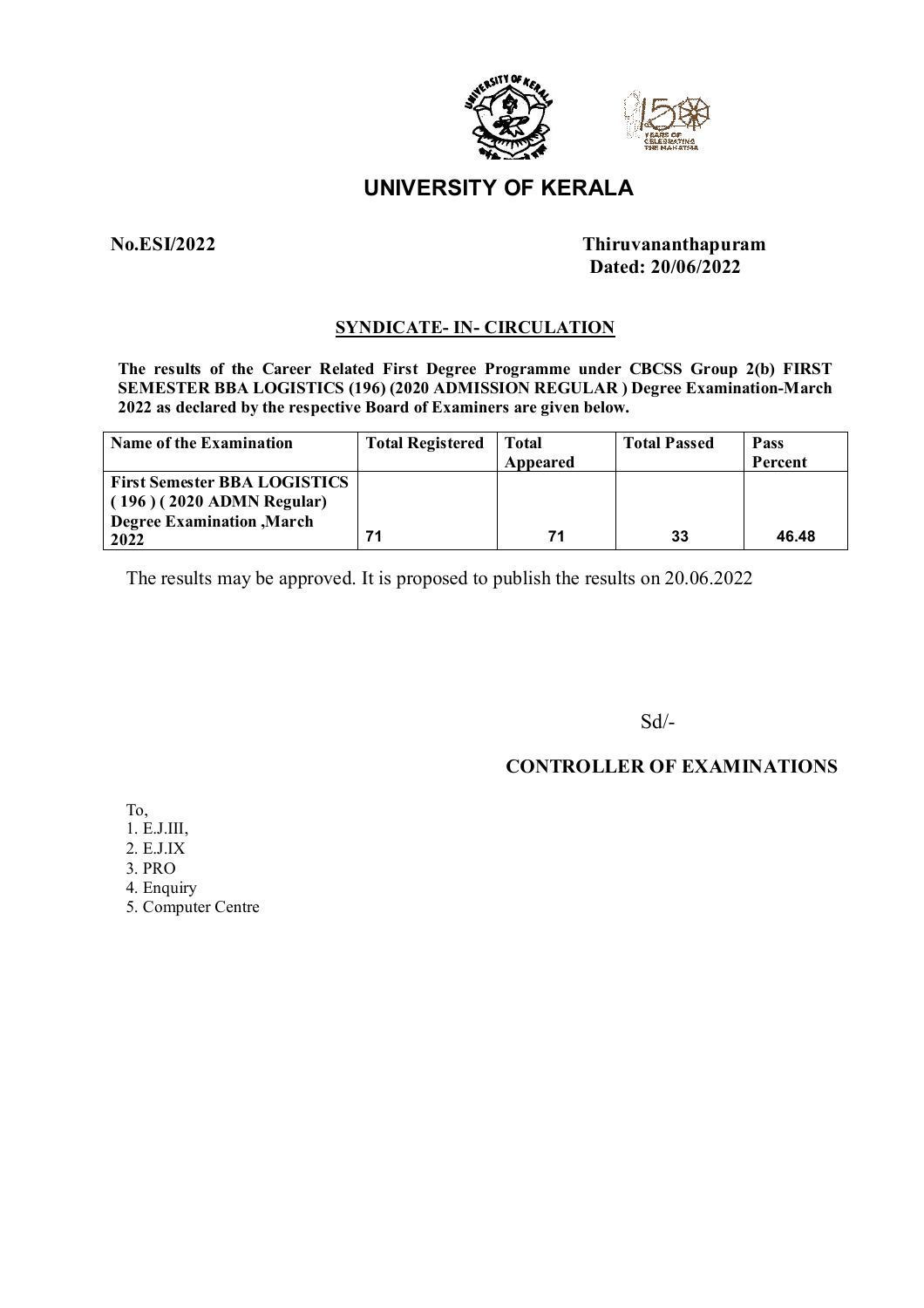

## **NOTIFICATION**

**1. The following is the provisional list of Register Numbers of the successful Candidates at the Career Related First Degree Programme under CBCSS Group 2(b) FIRST SEMESTER BBA LOGISTICS (196) ) (2020 ADMISSION REGULAR) Degree Examination-March 2022 as declared by the respective Board of Examiners**

**2. For the successful completion of a Semester, a student has to score a minimum SCPAof 4.00 (E grade). A minimum of 35% marks (E Grade) is required for passing a course with a separate minimum of 35%( E Grade) for Continuous Evaluation and End Semester Evaluation**

**3. The last date for revaluation and scrutiny is 01-07-2022. Candidates should make use of draft mark list available in the University website for applying for revaluation. Application for revaluation should be submitted through online mode only.**

 **Sd/- Controller of Examinations**

University Buildings Thiruvananthapuram Dated:20/06/2022